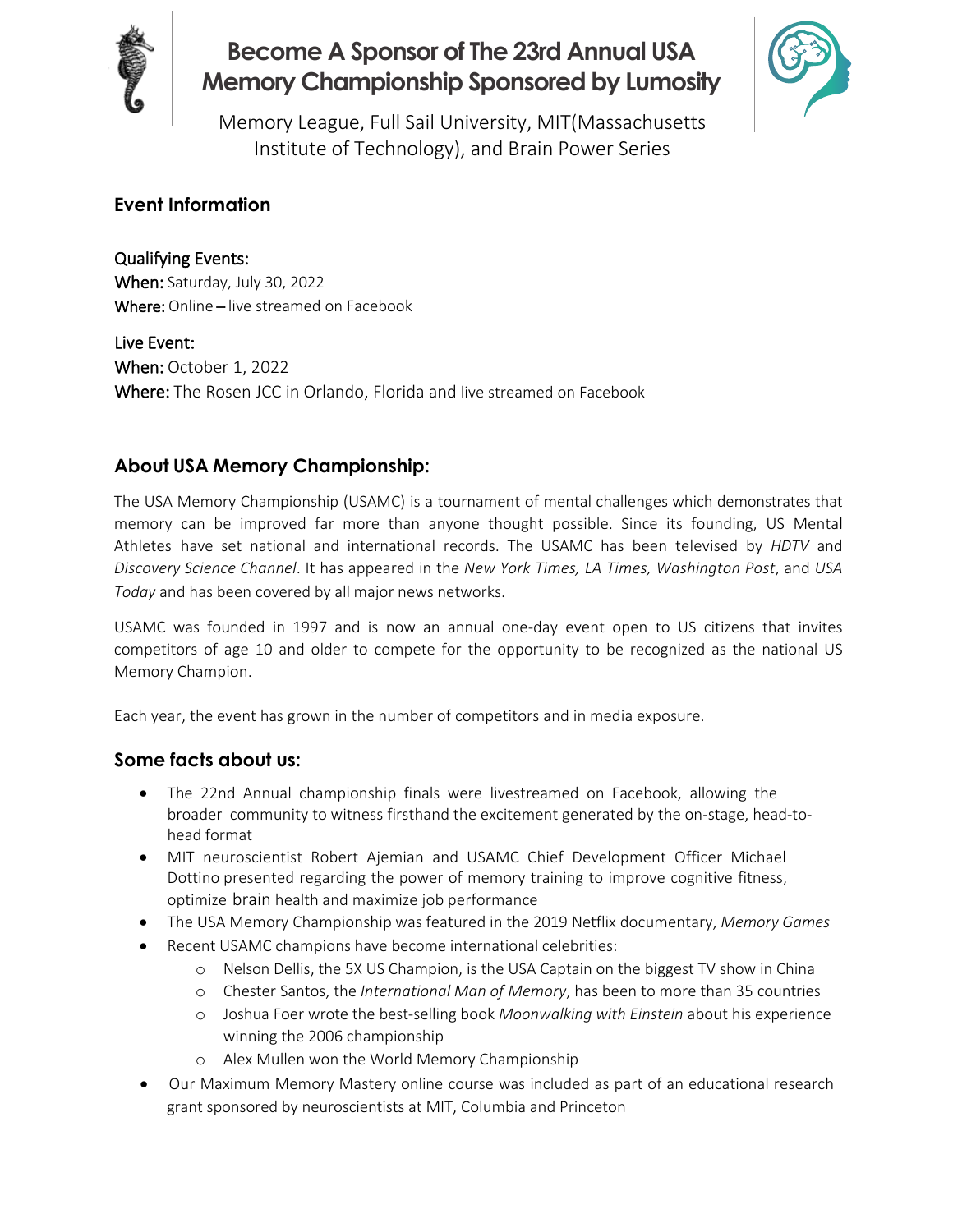#### **About The Sponsorship**

### **Sponsorship Overview:**

With the explosion of scientific research documenting the importance of memory and its impact on brain health, the time has never been better to become an event sponsor!

Your brand will enjoy the benefit of being associated with the biggest event in USAMC history. If your company supports health and wellness efforts and wants to participate in one of the most prestigious brain events in the country, then we are the perfect strategic partner for you! See details below:

# **Some of our Sponsor Perks:**

(Depending on what level you choose any of the following will be part of your sponsorship package)

- Lunch with Tony Dottino (USAMC): You and your guests will have lunch with Tony. Platinum can invite 4 guests; Gold can invite 2 guests
- Memory Training with Michael Dottino via Zoom: Two-hour memory training for the members of your organization
- Coordinated PR/Marketing w/USAMC: Benefit from a strategic alliance between your marketing staff and our public relations team to maximize coverage of your company
- Media & Press: Your company name on press releases, social media platforms, eBlasts, and event literature
- Table at the Event: On-site table for your company's products and literature
- USAMC Webpage Space and Link: Your company's logo will be featured on the USAMC's website home page (platinum and gold are above the fold, silver and bronze are below the fold)
- Official Point-of-Sale Product Marketing/Name Usage: Permission to use "Official Sponsor of the USA Memory Championship" in advertising, marketing, and on point-of-sale product packaging
- Conference Bags: Opportunity for your company to supply conference bags/goody bags (platinum is co-branded with USAMC)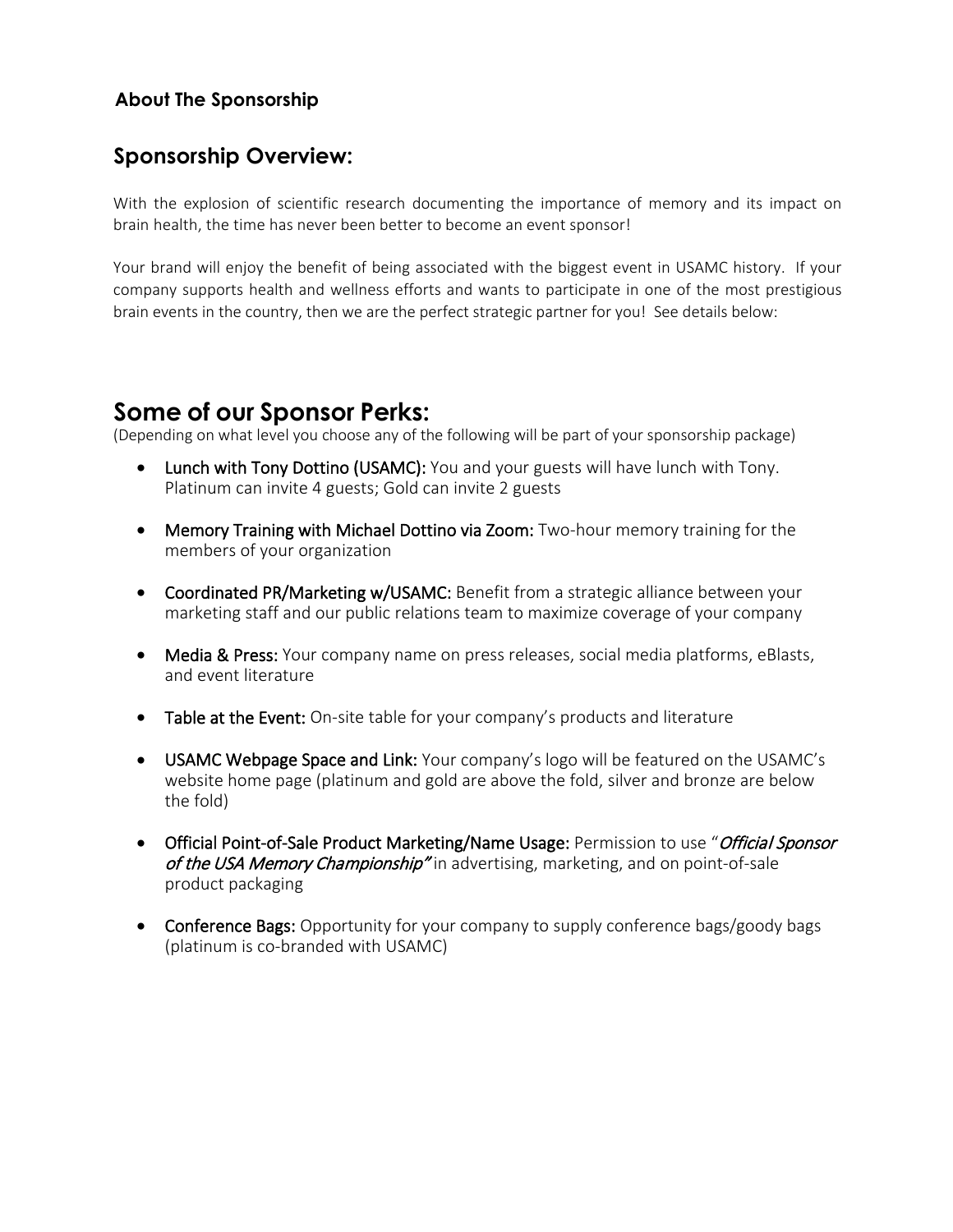# **2022 SPONSORSHIP OPPORTUNITIES**

#### **Brainiac (Platinum) - \$5,000**

- Company name mentioned at the event
- Five minutes on stage in the afternoon at each of the two events or a two-minute video played three times during the events *(provided by the client)*
- Company logo placed on the home page of our website with hyperlink
- Company Logo projected on the screens at the events
- Ability to put up to two items in our SWAG bags at the live event

*(items provided by the sponsor and approved by USA Memory Championship)*

- Large logo on the SWAG Bags for live event
- Mentions in all press releases and all media blasts
- Logo featured on all social media platforms
- 8 foot table in a prominent location at the live event covered and skirted
- Two hours of virtual organizational Memory Training w/Michael Dottino

Lunch w/USAMC founders *(4 attendees)* 

#### **Brain Power (Gold) - \$2,500**

- Company name mentioned at the events
- Company logo placed on the home page of our website with hyperlink
- Company Logo projected on the screens at the events
- Ability to put up to two items in our SWAG bags at the live event

*(items provided by the sponsor and approved by USA Memory Championship)* 

- Large logo on the SWAG Bags at the live event
- Mentions in all press releases and some media blasts
- Logo featured on all social media platforms
- 6 foot table in a prominent location at the event covered and skirted at the live event

Lunch w/USAMC founders *(2 attendees)*

#### **Brain Child (Silver) - \$1000**

- Company name mentioned at the events
- Company logo placed on the home page of our website with hyperlink
- Ability to put one item in our SWAG bags at the live event

*(items provided by the sponsor and approved by USA Memory Championship)*

- Small logo on the SWAG Bags at the live event
- Mention in some press releases
- Company logo and link listed on social media platforms
- 6-foot table at the event covered and skirted at the live event